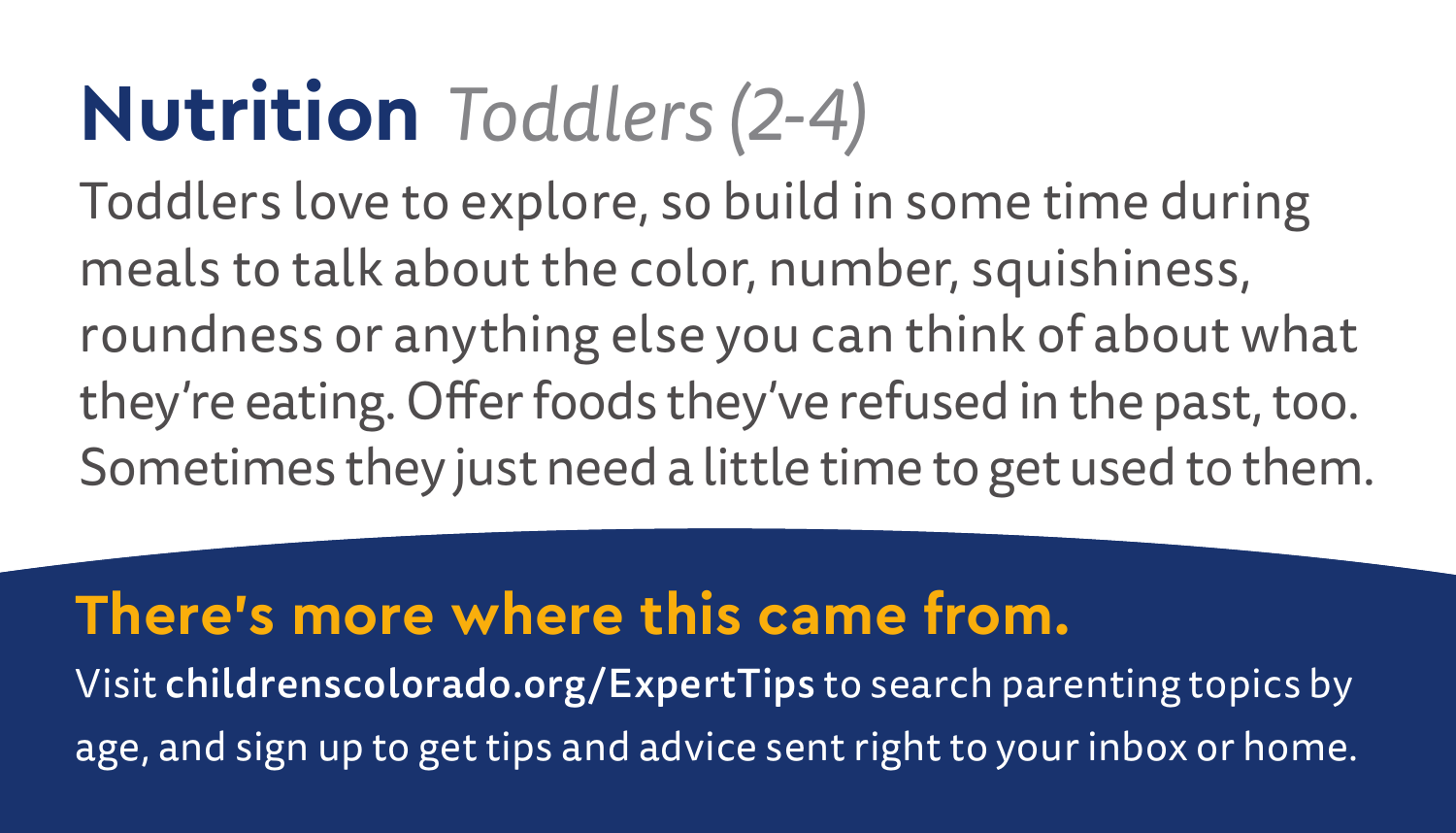## **Behavior** *Toddlers (2-4)*

When your child is having a tantrum, they have a need they don't feel is being fulfilled. Try to respond to that need and the emotion, rather than the behavior. Let them know you understand, and redirect their attention to something else.

### **There's more where this came from.**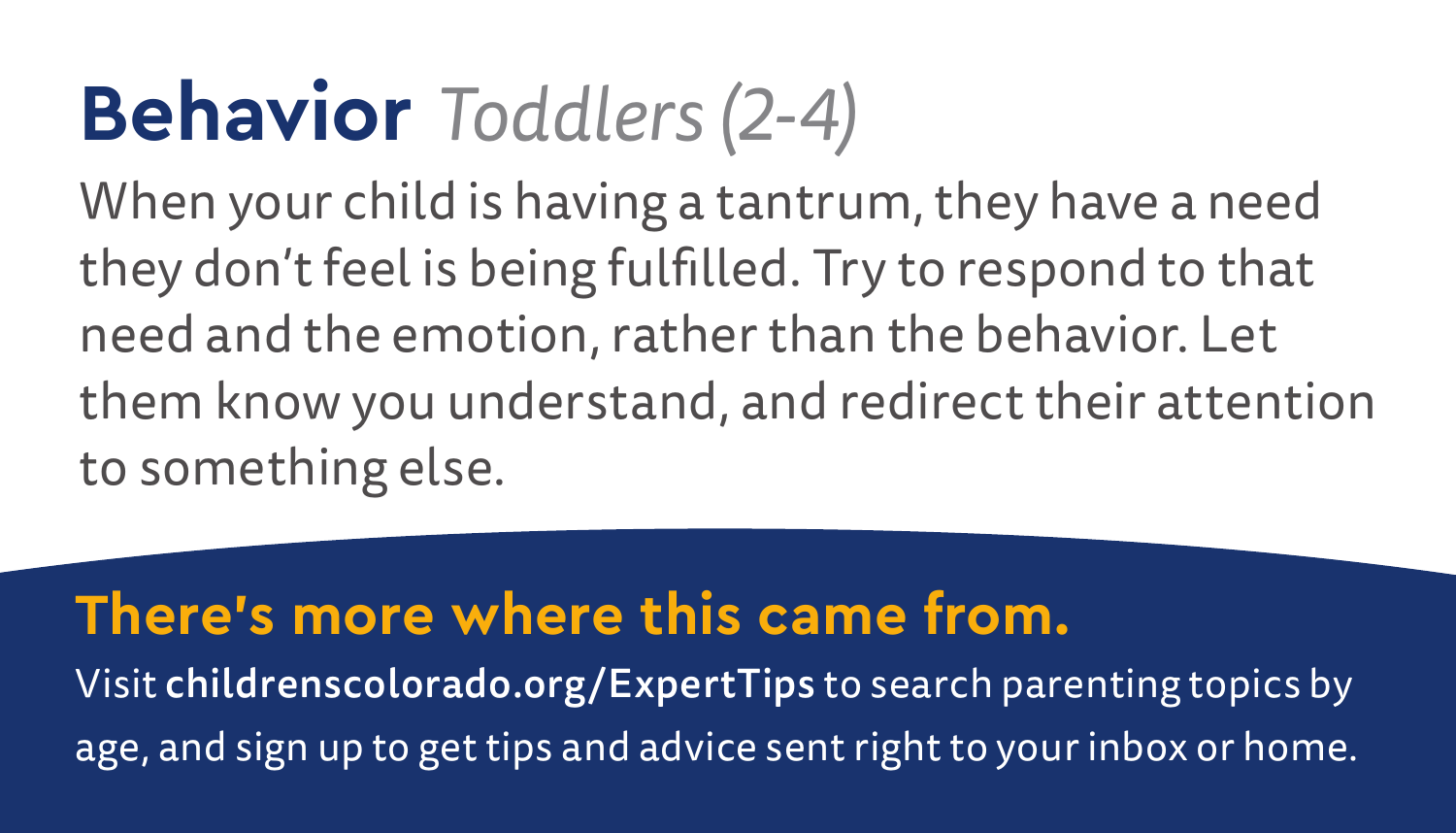### **Sleep** *Toddlers (2-4)*

Toddlers love to explore, so it's natural for them to get out of bed at night. When it happens, simply walk them back to their bed and try not to pay them too much attention.

### **There's more where this came from.**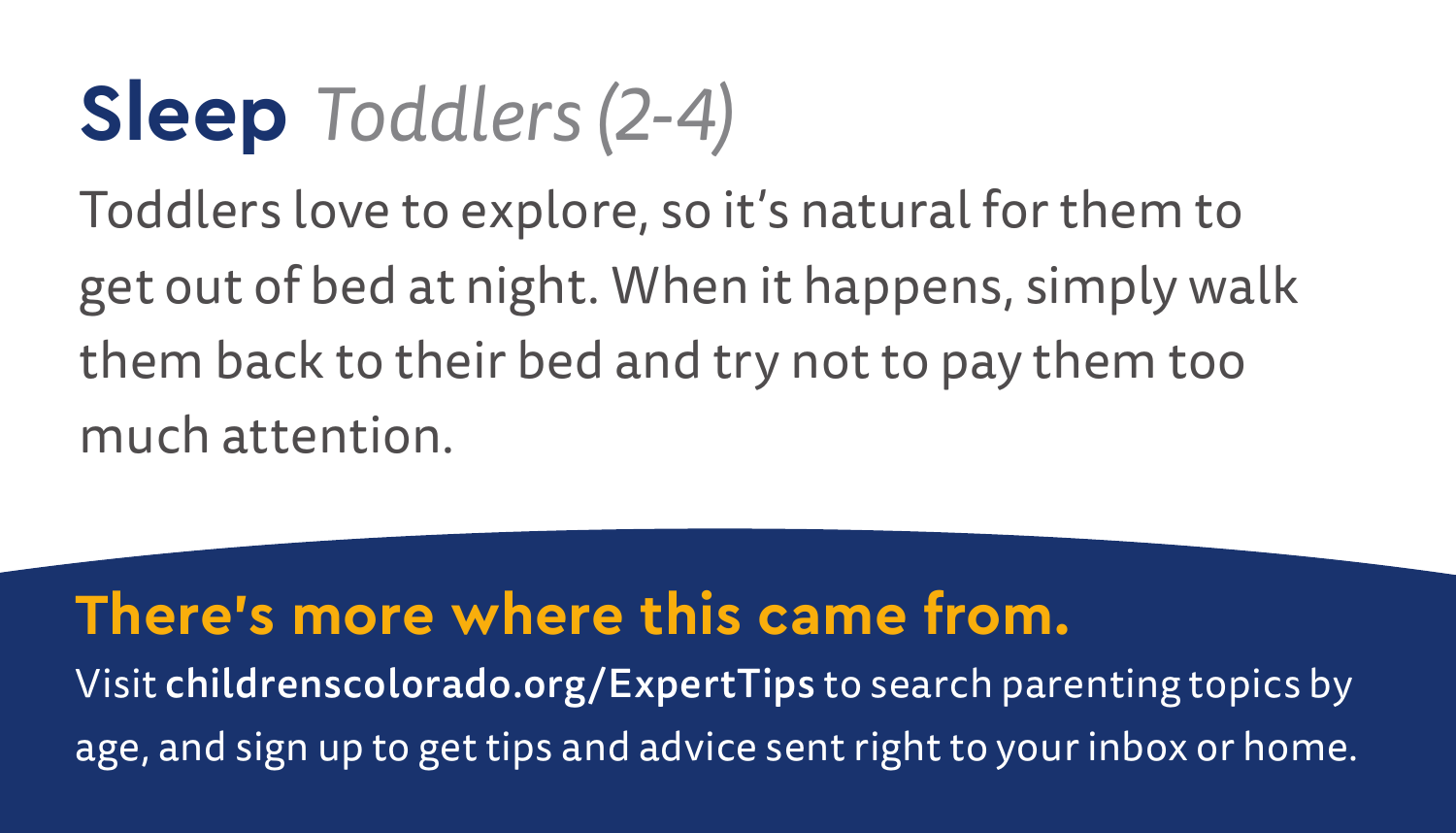## **Sports & Play** *Toddlers (2-4)*

Toddlers are developing motor skills, and they learn through play. Puzzles, Simon says, hokey pokey, scavenger hunts and just running around outside are all great games for toddlers.

#### **There's more where this came from.**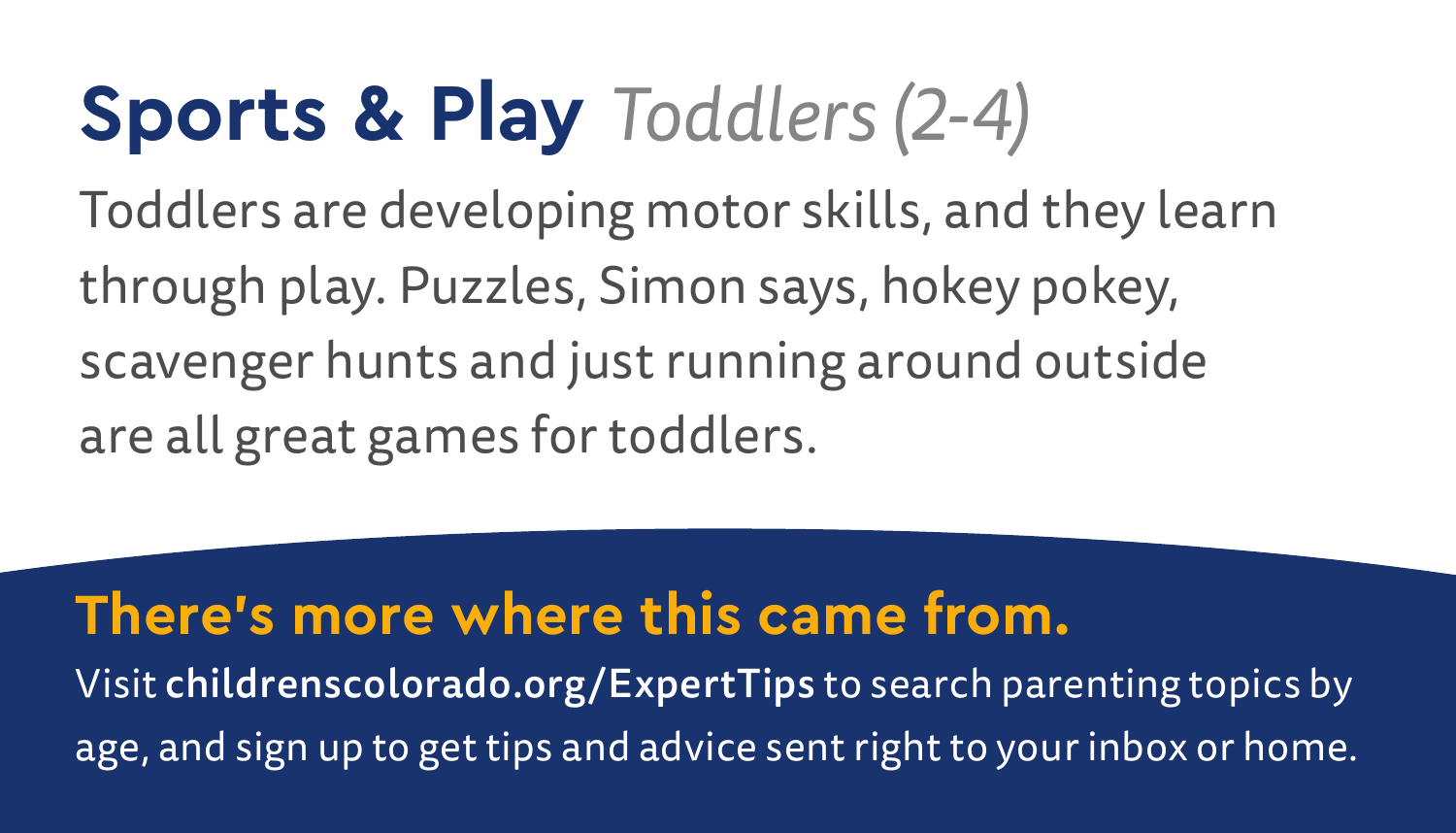## **Technology** *Toddlers (2-4)*

Toddlers are explorers. Take them outside and just let them interact with the world — and keep screen time to a minimum.

### **There's more where this came from.**